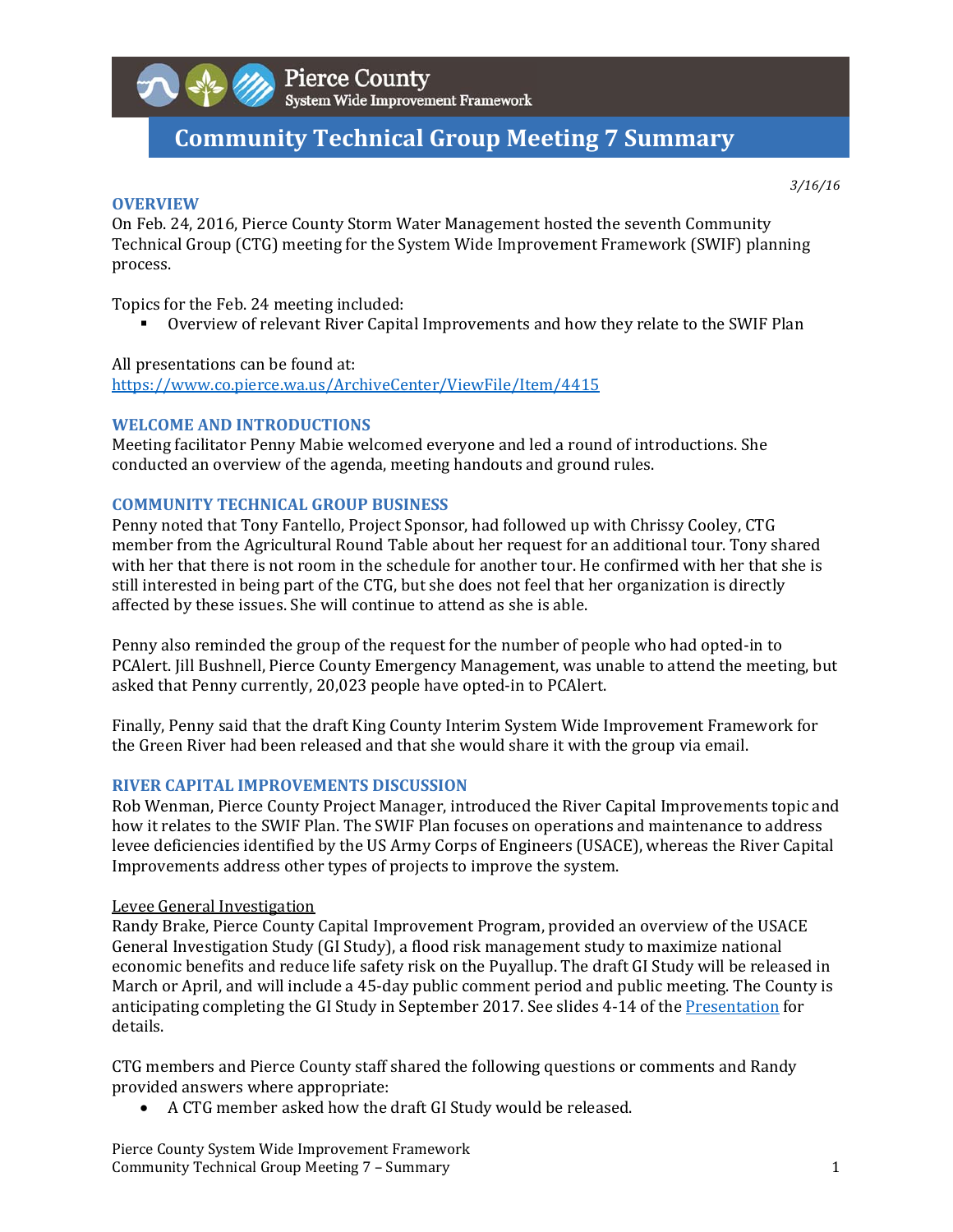- $\circ$  Randy indicated that a few hard copies would be available at Pierce County, USACE and local libraries. In addition, a PDF of the GI Study would be available on the Pierce County and USACE websites.
- Rob asked how environmental review was conducted.
	- $\circ$  Randy said that an environmental review was conducted as part of the Feasibility Report, which will also be available for comment during the comment period.
- Tony highlighted that the County chose to conduct a General Investigation to be considered for federal appropriation of funds to address needs in the levee system.
	- $\circ$  Randy added that a partnership with the federal government would be required to undertake projects of the scale and magnitude identified by the County.

# Countyline Setback Project

Jeanne Stypula, King County River and Floodplain Management, gave an overview of the Countyline and Pacific Right Bank Levee Setback Projects. Both of these projects are located at the King/Pierce County line and will affect Pierce County's Potelco Levee. The projects will remove existing levees and revetments to increase channel capacity and build setback levees. Once complete, King County will take responsibility for maintenance and operations.

Construction is set to begin on the Countyline Project in May 2016 and be completed by December 2017. King County has begun geotechnical work for the Right Bank Project and is continuing to work with land owners to acquire properties. King County is anticipating completing the Right Bank Project in 2018 or 2019. See slides 15-30 of the Presentation for details.

CTG members and Pierce County staff shared the following questions or comments and Jeanne provided answers where appropriate:

- A CTG member asked whether King County expects to excavate at Pacific Park as part of the Right Bank Project.
	- o Jeanne indicated that the County is still in the early planning stages for the Right Bank Project, but excavation at Pacific Park will likely be necessary because it is a former dump site.
- A CTG member asked why the budget for the Right Bank Project  $(\$25 \$30$  million) is so much higher than the Countyline Project (\$18 million) budget.
	- $\circ$  Jeanne said that the Right Bank Project is a complex design effort involving more property acquisition.
- Tony asked if there is any concern about sediment infill in the area where the levees are removed.
	- $\circ$  Jeanne said that the river has been filling with sediment for vears and King County has a good idea of the infill rate. King County will survey the river again this summer to check the sediment build-up. The Countyline Project is designed to account for sediment deposition, and by increasing channel capacity, the project will slow the rate of infill.
- A CTG member asked if King County estimates that the setback levee will buy them 30 years and how long it would be before the levee reaches capacity if no setback were built.
	- $\circ$  Jeanne said that they are predicting 50 to 75 years assuming the same rate of infill, but climate change or other conditions may impact this prediction. Without any changes, the current levee would no longer be sufficient in a handful of years.
- Rob noted that the Potelco Levee is currently part of the PL 84-99 program. Pierce County will continue to maintain their portion of the levee until the setback levee is constructed.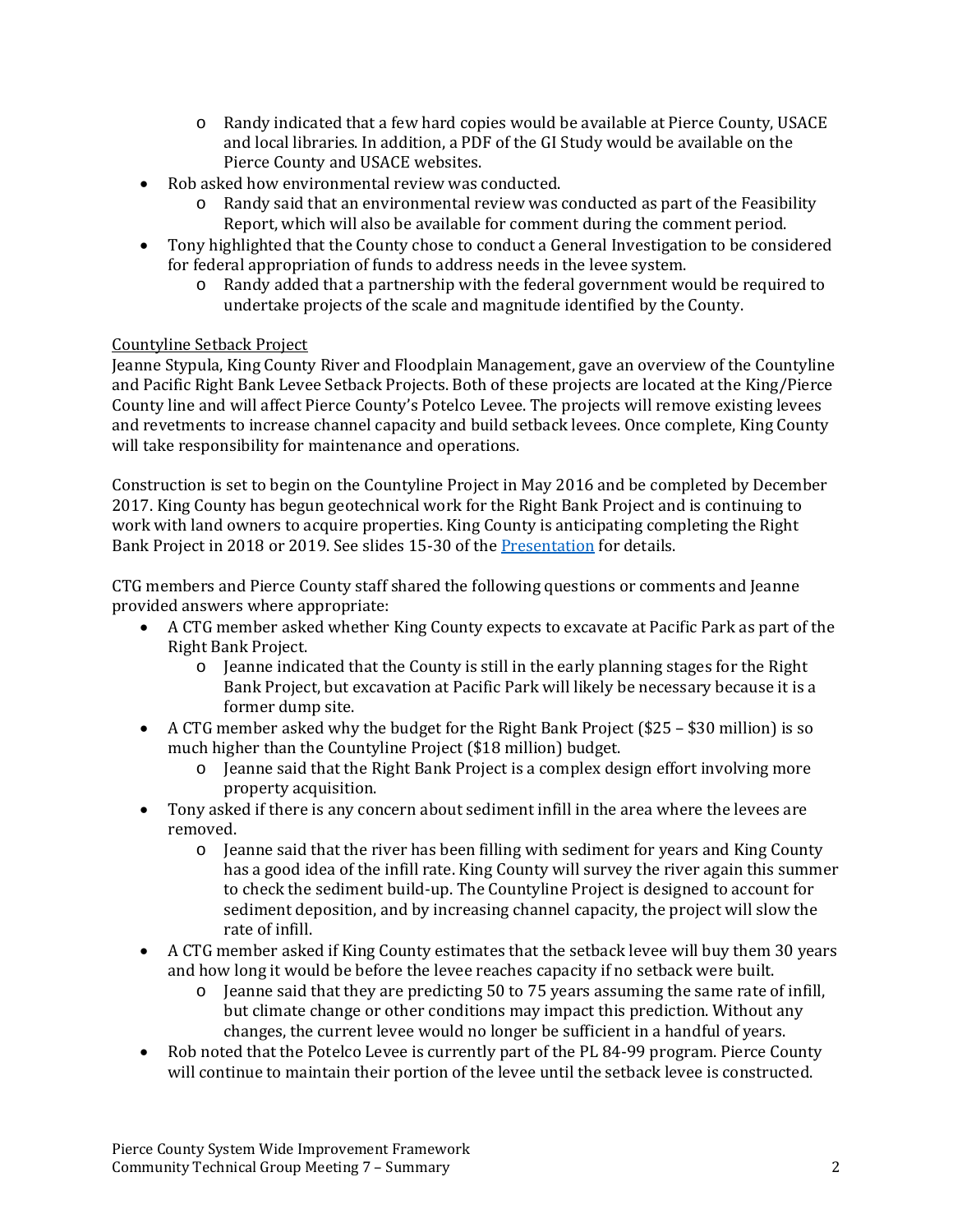- A CTG member asked whether the Countyline Setback Project would be a certified levee under the Federal Emergency Management Agency (FEMA).
	- $\circ$  Jeanne said that the Countyline Setback Levee will not be a certified levee under FEMA, but it will be part of FEMA's Levee Analysis and Mapping Procedures.

# Setback Feasibility Program

Tom Nelson, Pierce County SWM, provided an overview of the Setback Feasibility Study, which seeks to improve salmon habitat through prioritized levee setback projects. In 2008, a Setback Feasibility Study identified 32 potential levee setback sites and prioritized them with the help of a technical committee.

Tom showed a Levee Setback Feasibility Study Project video available at https://youtu.be/- $IzU0BU1V4E$ . The video details the potential levee setback sites from the 2008 Study, so some of the sites are out-of-date. In 2014, Pierce County updated the study to include additional criteria. The ranking priority for some of the sites changed between 2008 and 2014. When funding becomes available, the County would like to do another update to the Study to include all of the land in the floodplain from valley wall to valley wall. See slides 31-46 of the Presentation for details.

CTG members shared the following questions or comments and Pierce County provided answers where appropriate:

- $\bullet$  A CTG member asked whether cost was a component of the rankings.
	- $\circ$  Tom explained that cost was a factor in the 2008 rankings, but when they did the update in 2014, they modified the cost ranking. If all property in the floodplain can be acquired, building an actual levee (and the associated cost) may no longer be necessary. Therefore, cost is not a straight forward component in the rankings.
- A CTG member noted that nine out of the 32 identified sites were compromised by development and asked for clarification about why those sites were compromised.
	- o Tom explained that the sites were compromised by development on the backside of the levee. Once developed, it became cost prohibitive to acquire that land and a setback levee was no longer feasible.
	- $\circ$  The CTG member followed up to ask if the County is doing enough to prevent development in these area, or whether more coordination with the cities is needed.
	- $\circ$  Tom said that there are some prohibitions in the County code which seek to limit development. Tom will share these with the CTG member.
	- $\circ$  Rob noted that the team will need to consider the proposed levee setback sites with levees enrolled in the PL 84-99 program to assist with operation and maintenance planning efforts. At some point, it may make sense to forego levee maintenance work if it will soon be transitioned to a setback levee.

### Flood Hazard Management Plan Levee Improvements

Rob shared several handouts to provide an overview of the Flood Hazard Management Plan (FHMP) Levee Improvements. These handouts included, a list of FHMP Capital Improvement Projects (CIP) and how they align with levees in the PL 84-99 program, a corresponding map detailing the location of those levees, and a packet describing levee setback projects.

CTG members and Pierce County staff shared the following questions or comments and Pierce County provided answers where appropriate:

- A CTG member asked what was included in the estimated cost for the Nisqually Park levee.
	- $\circ$  Rob noted that the ultimate solution has not yet been determined and the current estimate only includes property acquisition.

Pierce County System Wide Improvement Framework Community Technical Group Meeting 7 – Summary **3** 3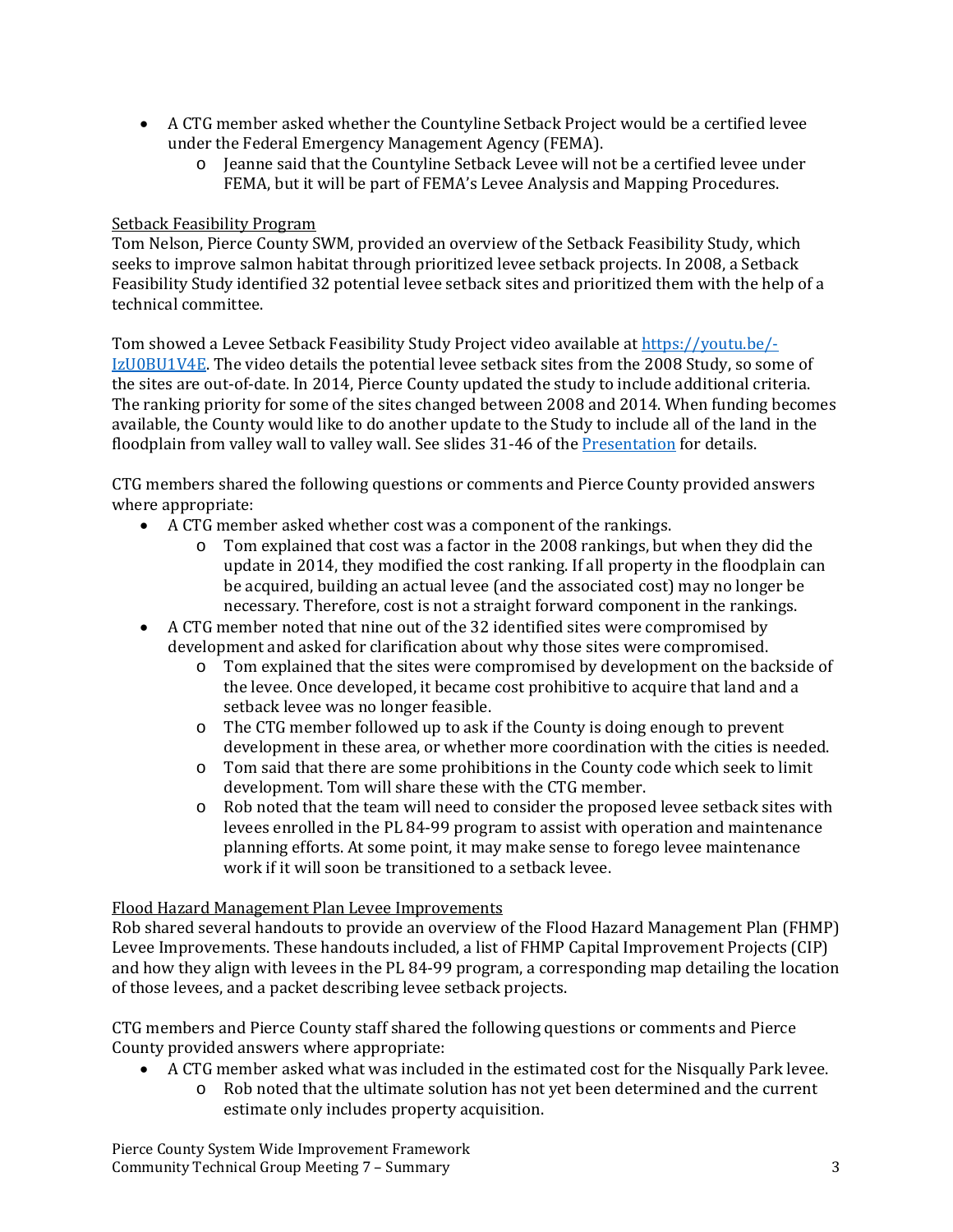- $\circ$  Tony added that a small segment of levee may be required to protect the road, but this will not have a major effect on the cost.
- Randy noted that the County and the City of Orting are currently seeking funding for a Preliminary Feasibility Design Report and Cost Estimate for the Bridge Street/Carbon River setback levee.
	- $\circ$  Rob asked whether there has been any property acquisition and when they anticipate beginning construction.
	- $\circ$  Randy explained that property acquisition would come later, but that most of the land in that area is undeveloped. He also noted that construction is at least five years out.
- A CTG member asked whether there has been an assessment of the cost of all properties behind the proposed setback levee up to the valley wall, so that the cost could be compared to the cost of building the levee structure itself. The CTG member also noted that acquiring property all the way to the valley wall would be better for salmon habitats.
	- $\circ$  Randy said that the County did not do that comparison. For the Alward setback levee specifically, acquisition to the valley wall may not be possible because of a road that allows access to the nearby development.
	- $\circ$  Ziad Farrah, Pierce County Capital Improvement Program, added that this is a slow process and the current focus is to acquire as much property as possible up to the proposed setback levee. Further property acquisition could be considered once those initial properties have been acquired. Ziad noted the proposed comparison is a new idea and sounds like a good idea.
- A CTG member asked what portion of the estimated cost for the Alward setback levee is for levee construction.
	- $\circ$  Randy said that the levee structure would cost upwards of \$15 million. He added that the estimate includes other features, such as an engineered log jam to train the flow against the opposite bank.
	- o The CTG member noted that the other features would also not be necessary if land was acquired up to the valley wall.
- A CTG member noted that the estimated costs would lead someone to assume that funding had been secured for these projects through the CIP and suggested that the County add clarifying text to the document.
	- $\circ$  Rob said that the projects listed in bold are included in the CIP, but only a fraction of the estimated cost has been funded. Money is appropriated on a yearly basis.

Rob indicated that the team would like to work with the Flood Control District and the CIP team to establish protocols for how these projects get prioritized and share that with the CTG in March or April. 

# **VEGETATION MANAGEMENT STRATEGIES**

Rob thanked the group for sharing their comments on the strategy and supporting documents. He noted that the team would be working to respond to those comments and this agenda item will be discussed at a later meeting when those responses are available.

# **NEXT STEPS**

Penny reminded the group that the next meetings will take place on Wednesday, March 16 and March 23. At the March 16 meeting, the group will learn about protocols for prioritizing projects, including discussions about maintenance, betterments and improvements.